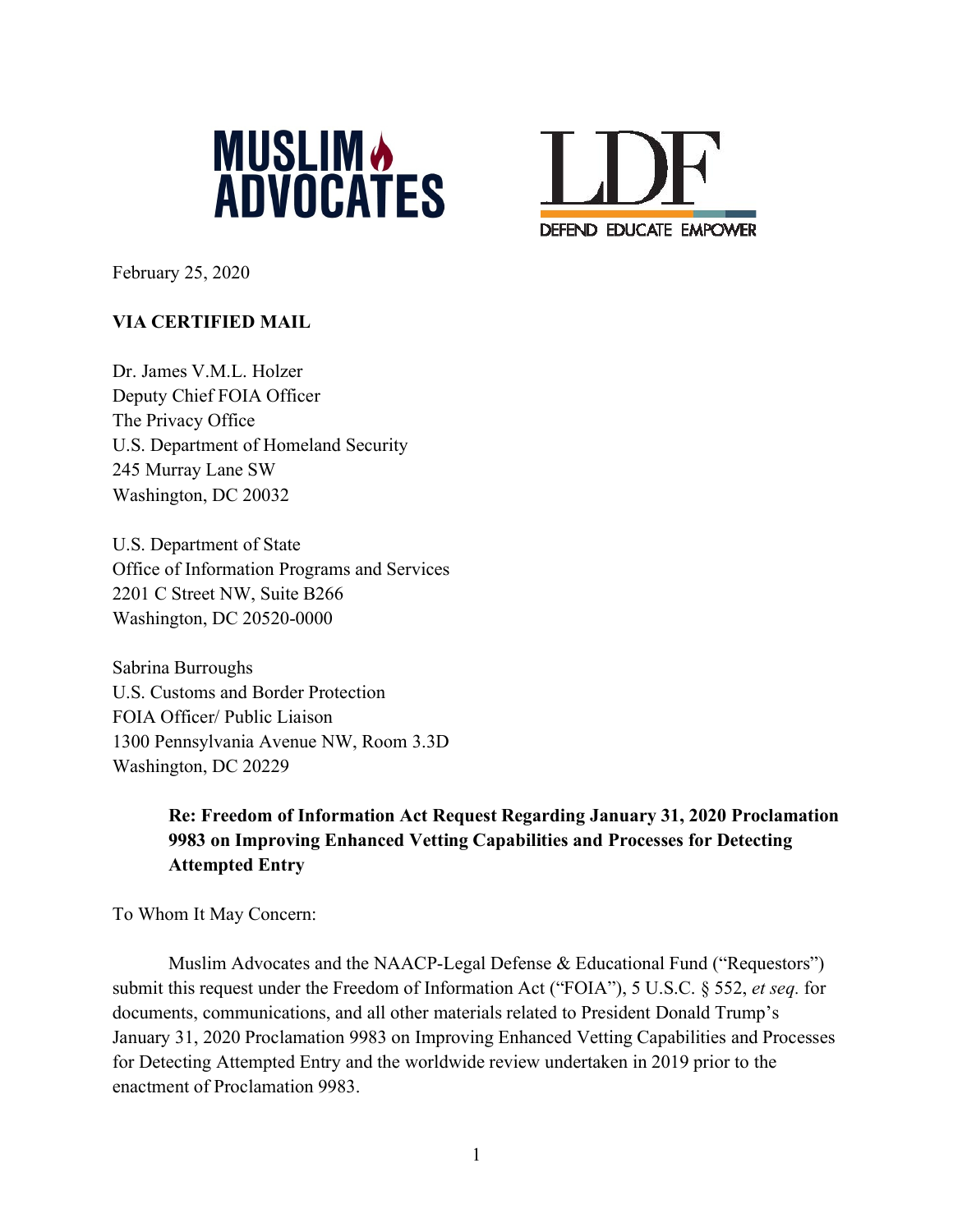We ask that this request be expedited pursuant to 5 U.S.C.  $\S$  552(a)(6)(E) and that we be granted a fee waiver. We also request that you refer the requests contained in this letter to any other component agency of the U.S. Department of Homeland Security ("DHS") or the U.S. Department of State ("DOS"), or any other agency as appropriate.

#### **I. Background**

On January 27, 2017, President Trump issued Executive Order 13,769, titled "Protecting the Nation from Foreign Terrorist Entry into the United States" ("First Executive Order").<sup>1</sup> The First Executive Order temporarily banned entry into the United States of individuals from seven predominantly Muslim countries—Iran, Iraq, Libya, Somalia, Sudan, Syria, and Yemen.<sup>2</sup> It also suspended the entire United States Refugee Admissions Program, and indefinitely barred entry of Syrian refugees.<sup>3</sup> This came to be known as the Muslim Ban.

Following legal challenges to the First Executive Order, President Trump issued a new Muslim Ban on March 6, 2017 ("Second Executive Order").<sup>4</sup> The Second Executive Order removed Iraq from the list of banned nations and permitted the grant of case-by-case waivers for individuals whose entry the Executive Order would have otherwise suspended.<sup>5</sup>

Following injunctions on the Second Executive Order from the Fourth and Ninth Circuits in 2017,<sup>6</sup> a "worldwide review" was undertaken to assess what "additional information would be needed from each foreign country to assess adequately whether their nationals seeking to enter the United States pose a security or safety threat."7 This "worldwide review" ostensibly resulted in Presidential Proclamation 9645 ("Proclamation 9645") which was issued on September 24, 2017. Proclamation 9645 barred nationals of eight countries from entry into the U.S.: Chad, $^8$ Iran, Libya, North Korea, Syria, Venezuela, and Yemen.<sup>10</sup> There was near-perfect overlap

<sup>&</sup>lt;sup>1</sup> Exec. Order No. 13769, 82 Fed. Reg. 8977 (Jan. 27, 2017).

 $^{2}$  *Id.* §§ 3(c), 5(a), (c).

<sup>3</sup> *Id.*

<sup>4</sup> Exec. Order No. 13780, 82 Fed. Reg. 13209 (Mar. 6, 2017).

 $5$  *Id.* §§ 3(c), 4.

<sup>6</sup> *Int'l Refugee Assistance Project v. Trump*, 857 F.3d 554, 572 (4th Cir.), *as amended* (May 31, 2017), *as amended* (June 15, 2017), *cert. granted,* 137 S. Ct. 2080 (2017), *and vacated and remanded sub nom. Trump v. Int'l Refugee Assistance*, 138 S. Ct. 353 (2017).

<sup>&</sup>lt;sup>7</sup> Pres. Proclamation 9645, 82 Fed. Reg. 45161 (Sept. 24, 2017).

<sup>&</sup>lt;sup>8</sup> Chad was removed from the list of banned countries on April 10, 2018 pursuant to Presidential Proclamation 9723, 83 Fed. Reg. 15937.

<sup>&</sup>lt;sup>9</sup> As opposed to the other named countries, the Proclamation only bars the entry into the United States of certain Venezuelan government officials "involved in screening and vetting procedures" and their immediate family members on non-immigrant business and/or tourist visas. *Id.* § 2(f)(ii).

<sup>&</sup>lt;sup>10</sup> Pres. Proclamation 9645 § 1(g).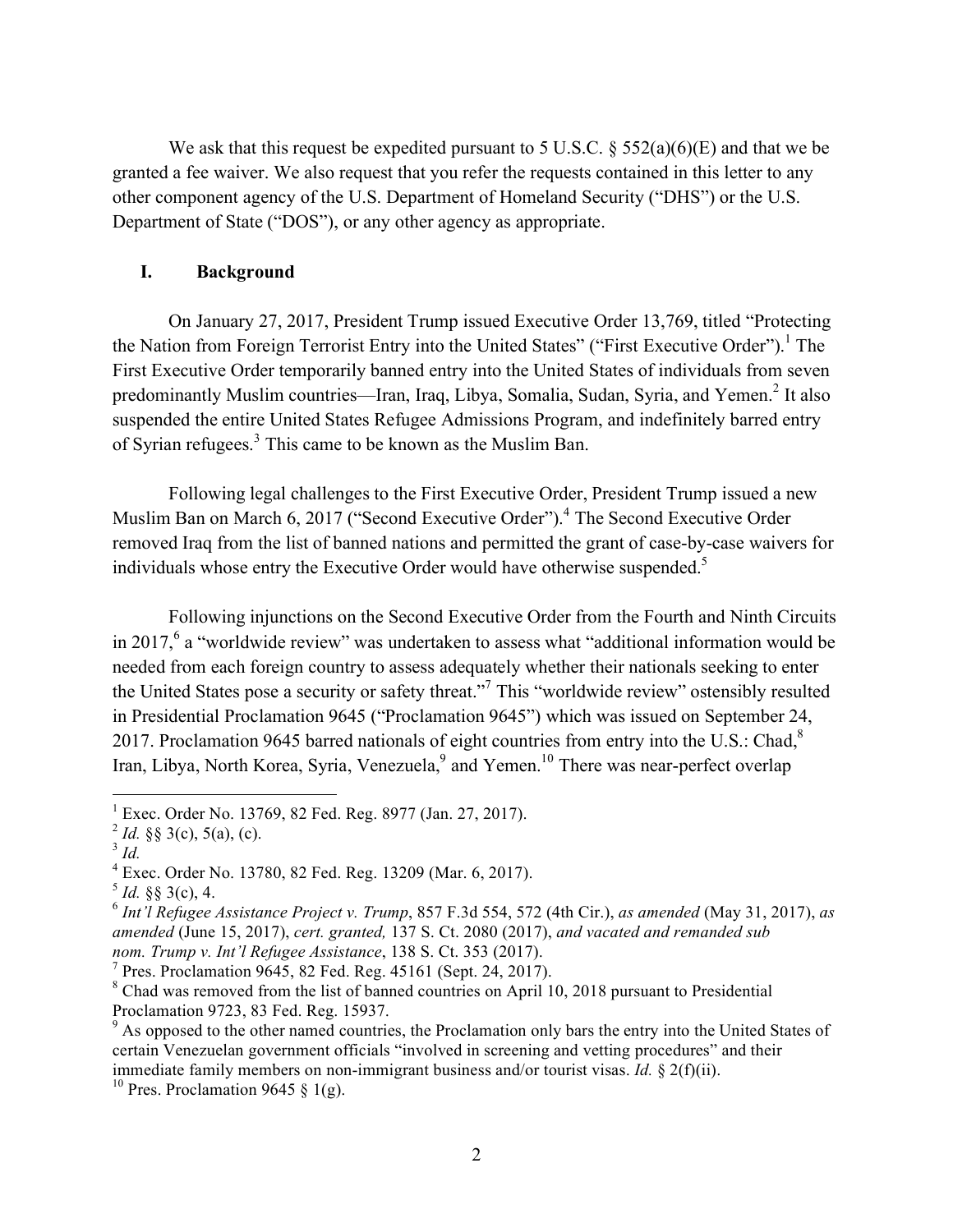between the countries whose nationals are banned before and after the "worldwide review" by Proclamation 9645. On June 26, 2018, the Supreme Court, on review of a preliminary injunction against Proclamation 9645, concluded that Proclamation 9645 did not violate the Immigration and Nationality Act  $\S 212(f)$  based on the evidence before the Court.<sup>11</sup> The Court further held that plaintiffs had not demonstrated they were likely to succeed on the merits of their claim that Proclamation 9645 violated the First Amendment's Establishment Clause.<sup>12</sup> This decision permitted Proclamation 9645 to go into full effect.

On January 31, 2020, the President issued Proclamation 9983 on Improving Enhanced Vetting Capabilities and Processes for Detecting Attempted Entry (hereinafter "Proclamation 9983").<sup>13</sup> Proclamation 9983 expands the Ban by barring individuals from Eritrea, Myanmar, Kyrgyzstan, and Nigeria from receiving immigrant visas to travel to the United States.<sup>14</sup> It further prevents individuals from Tanzania and Sudan to receive diversity visas to travel to the United States.<sup>15</sup> Most of these countries have significant to majority Muslim populations. Four of the banned countries are in Africa; the other two are in Asia.

Proclamation 9983 targets nationals from Africa's most populous country, Nigeria, and approximately one-quarter of the entire population of Africa, for disfavored treatment. It likewise targets for disfavored treatment an additional 180 million Muslims worldwide beyond the 130 million Muslims already targeted by Presidential Proclamation 9645.

Proclamation 9983's new restrictions follow comments by the President that Nigerians, after seeing the United States, would never "go back to their huts,"<sup>16</sup> and asking in reference to African countries and Haiti, "Why do we want all these people from shithole countries coming here?," suggesting that the U.S. should instead have more immigrants from countries like Norway.<sup>17</sup> The new restrictions similarly follow the President's campaign promise for a "total"

 <sup>11</sup> *See Trump v. Hawaii*, No. 17-965, <sup>585</sup> U.S. \_\_\_ (2018).

<sup>12</sup> *See id.*

 $13$  Pres. Procl. 9983, 85 Fed. Reg. 6699 (Feb. 5, 2020), available at

https://www.federalregister.gov/documents/2020/02/05/2020-02422/improving-enhanced-vettingcapabilities-and-processes-for-detecting-attempted-entry-into-the-united.

 $^{14}$  *Id.* 

<sup>15</sup> *Id.*

<sup>16</sup> Michael D. Shear & Julie Hirschfeld Davis, *Stoking Fears, Trump Defied Bureaucracy to Advance Immigration Agenda*, N.Y. TIMES (Dec. 23, 2017),

https://www.nytimes.com/2017/12/23/us/politics/trump-immigration.html? r=0.

<sup>17</sup> Ali Vitali, Kasie Hunt and Frank Thorp V, *Trump referred to Haiti and African nations as 'shithole' countries*, NBC NEWS (Jan. 11, 2018), https://www.nbcnews.com/politics/white-house/trump-referredhaiti-african-countries-shithole-nations-n836946.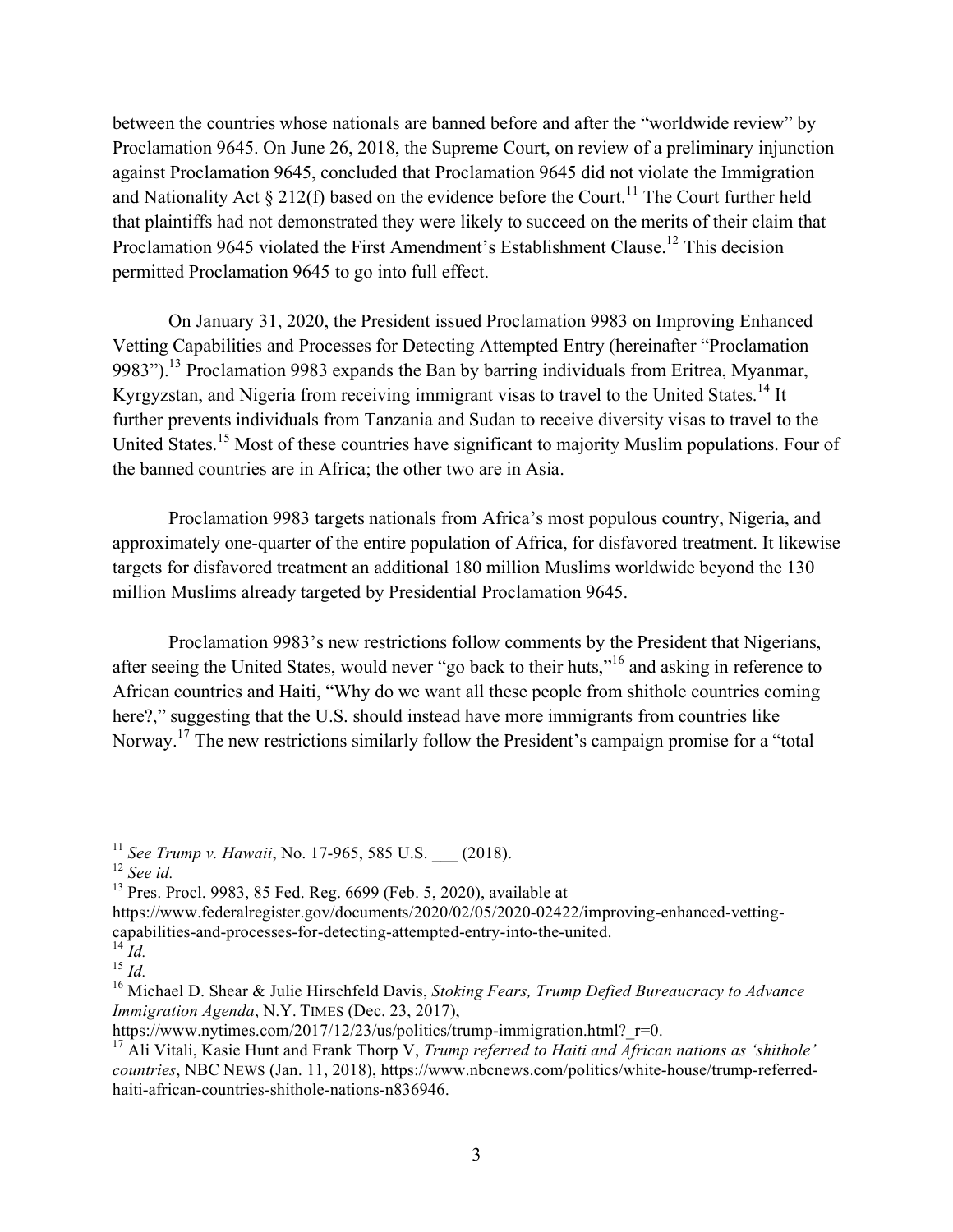and complete shutdown of all Muslims entering the United States."<sup>18</sup> The President provided additional gloss on the travel restrictions by acknowledging that he was using countries as proxies for religion, stating, "People were so upset when I used the word Muslim. 'Oh, you can't use the word Muslim. Remember this. And I'm okay with that, because I'm talking territory instead of Muslim."<sup>19</sup>

Proclamation 9983 states that these additional travel restrictions came into being following consultation with senior officials, including the Acting Secretary of Homeland Security, the Secretary of State, and the Secretary of Defense.<sup>20</sup> According to Proclamation 9983, these officials made their recommendations in a January 2020 proposal that relied on a "worldwide review" conducted pursuant to Proclamation 9645 by DHS from March 2019 until September 2019.<sup>21</sup> Proclamation 9983 states that the Secretary of State and Secretary of Homeland Security "shall coordinate to update guidance, if necessary, to implement this proclamation as to nationals of the six countries identified in section 1(b) of this proclamation, consistent with the provisions of this section."

The January 2020 report recommended restrictions on fewer countries than recommended in the September 2019 worldwide review.<sup>22</sup> In addition to recommending entry restrictions on Myanmar, Sudan, Tanzania, Kyrgyzstan, Nigeria, and Eritrea, the January 2020 report further informed the President that five other countries had performed below the DHS requirements but nonetheless advised that these countries not be covered by a new ban.<sup>23</sup> While the January 2020 report does not identify those other countries, reports suggest that at least one of those other countries was in Europe.<sup>24</sup> Because the worldwide review and DHS reports were purportedly critical in selecting significantly Muslim, African, and Asian countries to be targeted by Proclamation 9983, they are essential to assessing the stated grounds for Proclamation 9983.

The only way for nationals of the countries covered by Proclamation 9983 to travel to the United States on an immigrant or diversity visa is through a waiver grant as described in Proclamation 9645. Visa applicants bear the burden of establishing that they should be granted a waiver.<sup>25</sup> Nonetheless, starting with the Second Executive Order, the government has made

 <sup>18</sup>Jessica Taylor, *Trump Calls For 'Total And Complete Shutdown Of Muslims Entering' U.S*., NPR (Dec. 7, 2015), https://www.npr.org/2015/12/07/458836388/trump-calls-for-total-and-complete-shutdown-ofmuslims-entering-u-s.

<sup>19</sup>*Meet the Press – July 24, 2016 Transcript*, NBC NEWS (Jul. 24, 2016), available at https://www.nbcnews.com/meet-the-press/meet-press-july-24-2016-n615706.

<sup>20</sup> *See* Pres. Procl. 9983.

 $^{21}$   $\frac{1}{d}$ .

<sup>22</sup> *Id.*

<sup>&</sup>lt;sup>23</sup> *Id.* Proclamation 9983 does not identify these five additional countries.

<sup>24</sup> Natasha Frost, *Belarus is perplexed by Trump's proposed travel ban*, QUARTZ (Jan. 23, 2020),

https://qz.com/1789425/why-is-belarus-being-considered-for-a-us-travel-ban/. <sup>25</sup> *See* Pres. Procl. <sup>9645</sup> § 3(c).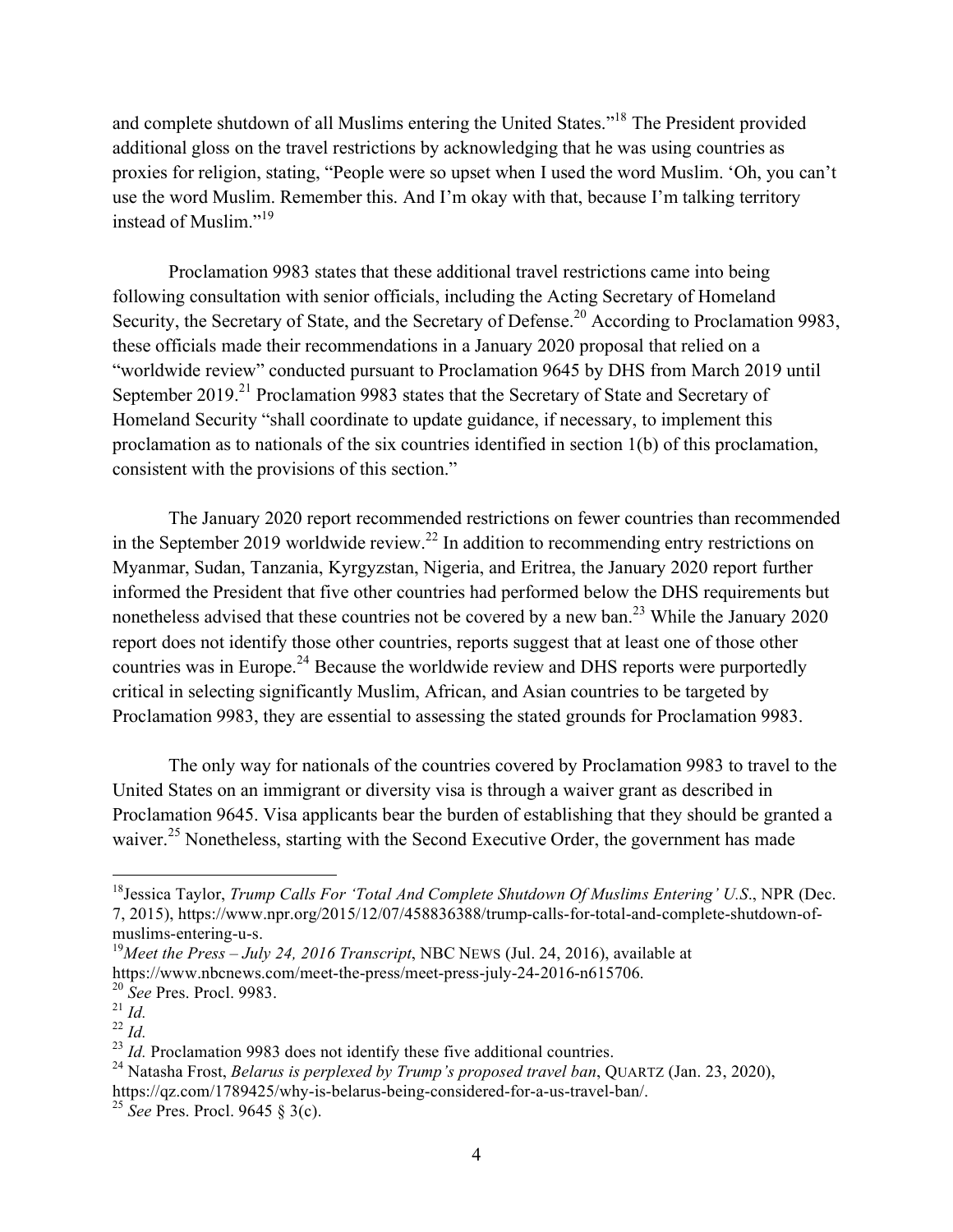extremely limited information regarding the waiver process available to applicants and the information made available has largely been through FOIA disclosures or litigation. Since a waiver grant is now the sole means by which a national of the countries banned by Proclamation 9983 may enter the United States on the covered visas, the records requested herein would provide information that is critically and urgently important to the public.

## **II. Request for Records**

The Requestors seek release of the following:

- 1) Records that concern guidance, interpretation, implementation, or enforcement of Proclamation 9983 by DHS, Customs & Border Patrol ("CBP"), the Department of State, or any component agency of the federal government, including, but not limited to:
	- a) Cables, presentations, practices, policies, guidance, internal correspondence, and procedures relating to criteria for assessing visa applications in light of Proclamation 9983;
	- b) Cables, presentations, practices, policies, guidance, internal correspondence, and procedures relating to criteria for assessing individual waiver requests dated on or after January 31, 2020;
	- c) Cables, presentations, practices, policies, guidance, internal correspondence, and procedures dated on or after January 31, 2020, regarding how officers should determine that an individual's waiver request be granted;
	- d) Internal guidance or correspondence dated on or after January 31, 2020 instructing consular or other officers on how to assess whether denial of an individual's entry "would cause undue hardship"; or when "his or her entry would not pose a threat to national security"; or when his or her entry "would be in the national interest";
	- e) The processes for accepting and adjudicating waiver requests under Proclamation 9983;
	- f) Deidentified data from databases maintained by DOS like VOIS and CCD showing the following information about immigrant visa seekers from Eritrea, Myanmar, Kyrgyzstan, and Nigeria starting from February 21, 2020 until the date the response to this FOIA is complete:
		- (1) Country of origin;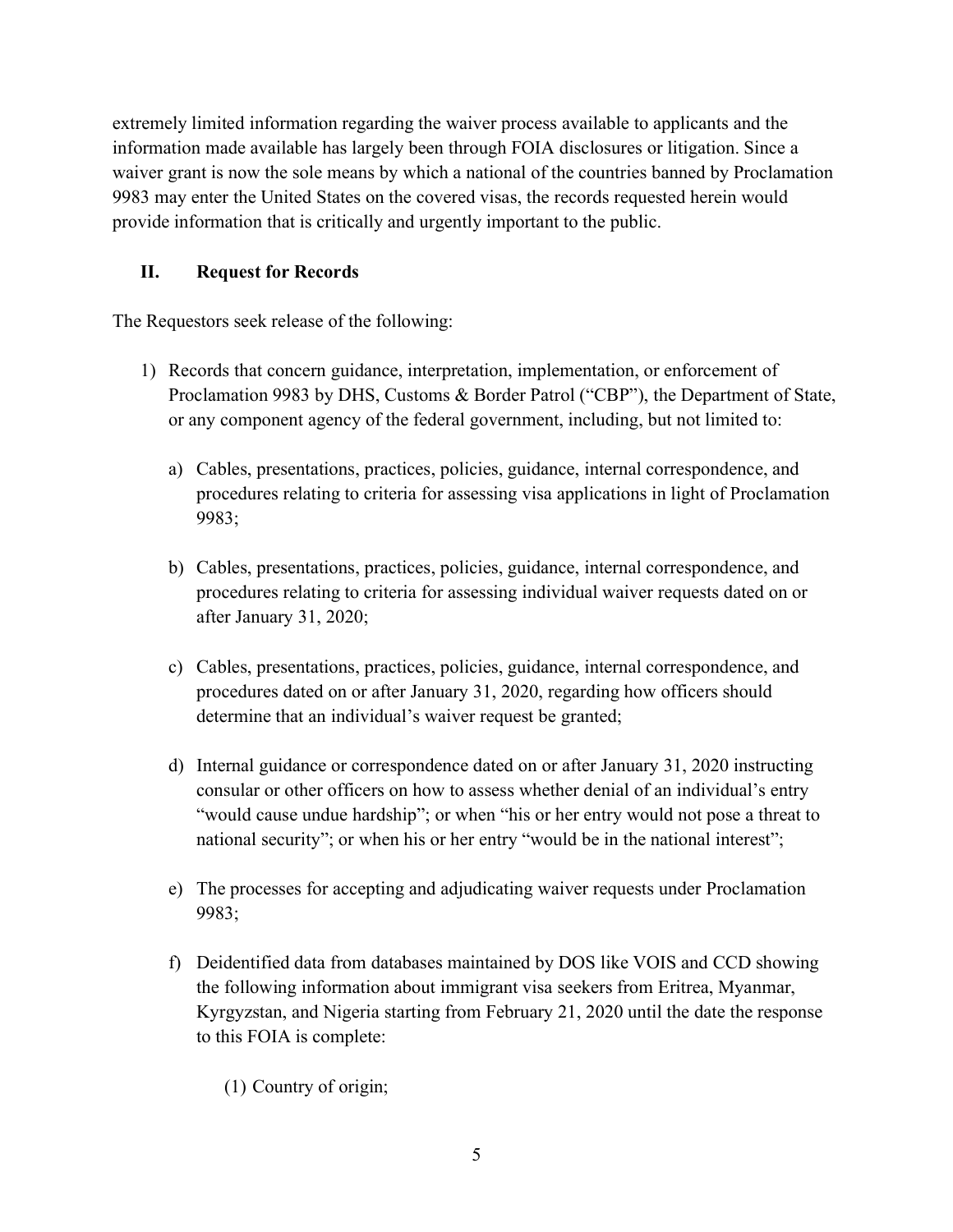- (2) Visa type sought;
- (3) Whether visa was denied or granted;
- (4) Whether waiver was denied or granted;
- (5) Whether individual satisfied the undue hardship prong;
- (6) Whether individual satisfied national interest prong;
- (7) Whether security processing was requested by consular official;
- (8) Whether consular official consulted with countries-of-concerninquiries@state.gov before making waiver determination; and
- (9) Current status of application.
- g) Deidentified data from databases maintained by DOS like VOIS and CCD showing the following information about diversity visa seekers from Tanzania and Sudan starting from February 21, 2020 until the date the response to this FOIA is complete:
	- (1) Country of origin;
	- (2) Visa type sought;
	- (3) Whether visa was denied or granted;
	- (4) Whether waiver was denied or granted;
	- (5) Whether individual satisfied the undue hardship prong;
	- (6) Whether individual satisfied national interest prong;
	- (7) Whether security processing was requested by consular official;
	- (8) Whether consular official consulted with countries-of-concerninquiries@state.gov before making waiver determination; and
	- (9) Current status of application.
- h) Cables, presentations, practices, policies, guidance, internal correspondence, and procedures dated on or after January 31, 2020 regarding procedures for administrative and security processing for waivers under Proclamation 9983;
- i) All correspondence to and from consular posts to countries-of-concerninquiries@state.gov regarding waiver requests pursuant to Proclamation 9983;
- j) Practices, policies, guidance, internal correspondence, and procedures used by countries-of-concern-inquiries $@$ state.gov to assess whether a waiver request meets the undue hardship, national interest, and national security prongs of the waiver process under either Proclamation 9645 or Proclamation 9983; and
- k) All materials from the Foreign Affairs Manual related to the implementation of Proclamation 9983.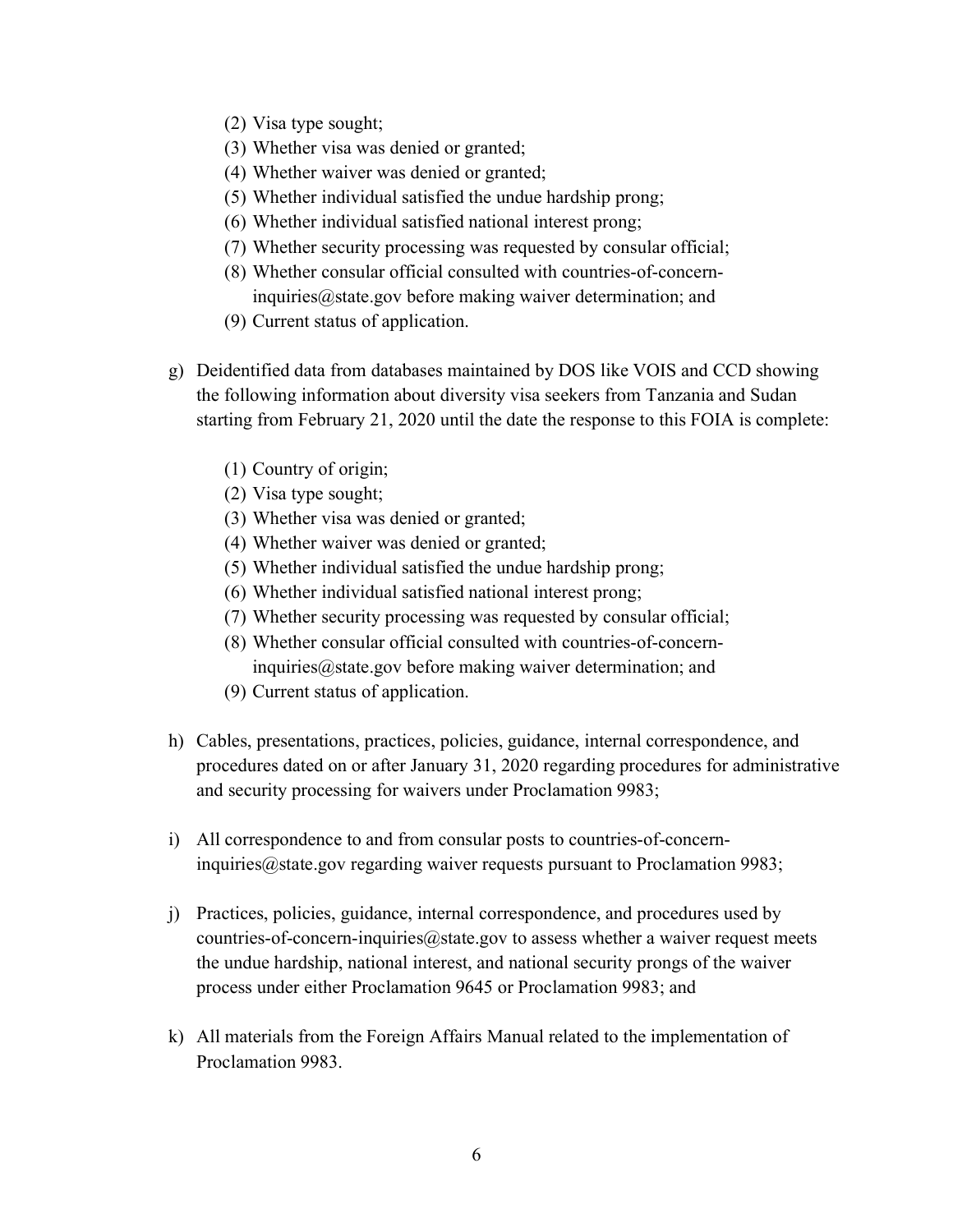- 2) Records that concern the worldwide review undertaken by DHS pursuant to Proclamation 9645, including but not limited to:
	- a) DHS' 180-day reports on whether the interests of the United States require the suspension of or limitation on entry of certain classes of foreign nationals from September 24, 2017 until the date that the response to this Request is completed;
	- b) Records of the statistical information consolidated by DHS on operational encounters with foreign nationals that according to the Proclamation, "speaks to the frequency with which a country's nationals commit offenses while in the United States or otherwise develop grounds for inadmissibility under the Immigration and Nationality Act (INA)."
	- c) A list of the "worst-performing countries" referenced in Proclamation 9983 that DHS identified for interagency review;
	- d) A copy of the report referenced in Proclamation 9983 submitted on September 13, 2019 by the Acting Secretary of Homeland Security the suspension of, or limitation on, the entry of certain classes of nationals from certain countries;
	- e) A copy the worldwide review referenced in Proclamation 9983 that DHS conducted pursuant to Proclamation 9645 between March 2019 and September 2019;
	- f) All records relied upon by DHS in creating, or in connection with, the September 2019 worldwide review;
	- g) All records related to the assessment model developed by the Secretary of Homeland Security in consultation with the Secretary of State and the Director of National Intelligence;
	- h) A copy of the January 2020 proposal referenced in Proclamation 9983 submitted to the President by senior officials that recommended visa restrictions on certain countries;
	- i) A list of the five "poorly performing" countries that the January 2020 proposal recommended not be subject to travel restrictions;
	- j) Records related to the recommendations that the five "poorly performing countries" identified in the January 2020 proposal not be subject to travel restrictions;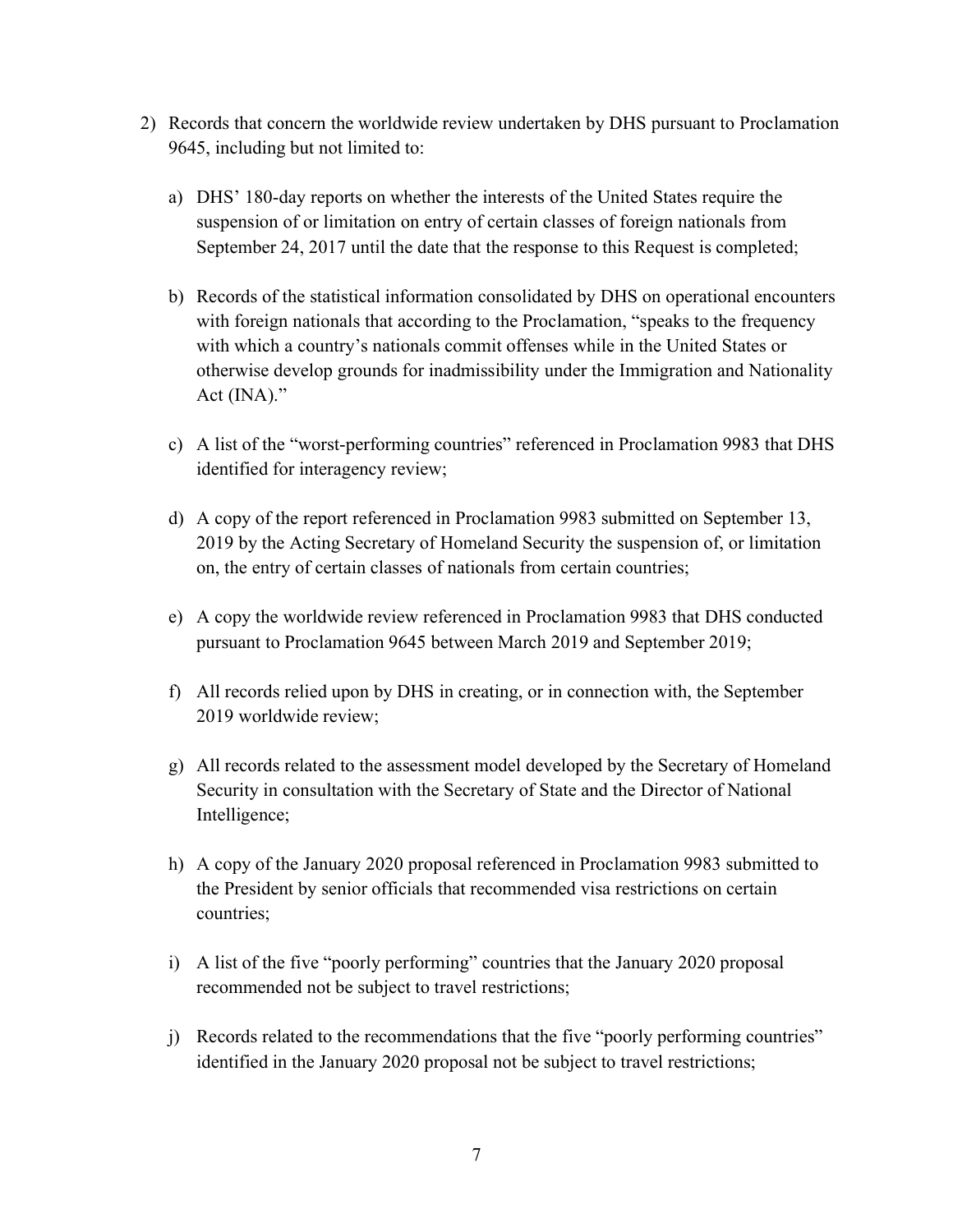- k) Records relating to any consideration by DOS, Department of Defense or National Intelligence officials of whether the "foreign policy interests" that purportedly resulted in the exclusion of these five "poorly performing countries" from the new travel restrictions also applied to any of the six countries that were included in the new restrictions;
- l) The name of and records related to the country that per Proclamation 9983 "made sufficient improvements in its information-sharing and identity-management practices and was removed from consideration for travel restrictions";
- m) Any cables sent to U.S. diplomatic posts related to the worldwide review;
- n) Copies of instructions to foreign governments regarding the requirements that must be met to avoid travel restrictions;
- o) Any communications between DHS, DOS, Department of Defense, or National Intelligence officials about imposing new travel or immigration restrictions for nationals of any of the new countries identified in Proclamation 9983 prior to the beginning of the "worldwide review" that occurred between March 2019 and September 2019; and
- p) Any communications between DHS, DOS, Department of Defense, or National Intelligence officials communicated regarding statements by President Trump indicating a desire to ban or limit immigration or travel by persons from one or more African nations, Asian nations, nations with large Muslim populations, and/or that President Trump has a preference for immigrants from Europe or from one or more European countries over immigrants from non-European countries.
- 3) Records describing the processing of this request, including but not limited to records sufficient to identify the search terms used and the search queries conducted; records sufficient to identify the locations and custodians searched; any tracking sheets used to track the processing of this request; and any FOIA questionnaires or certifications completed by individual custodians or components used to determine whether they possess responsive materials or to describe how they conducted searches.

### **III. Description of Processing**

The terms "records" is intended to be construed in the broadest possible sense and includes without limitation all records or communications preserved in electronic or written form, including but not limited to correspondence, regulations, directives, documents, data, videotapes, audiotapes, e-mails, faxes, files, guidance, guidelines, standards, evaluations,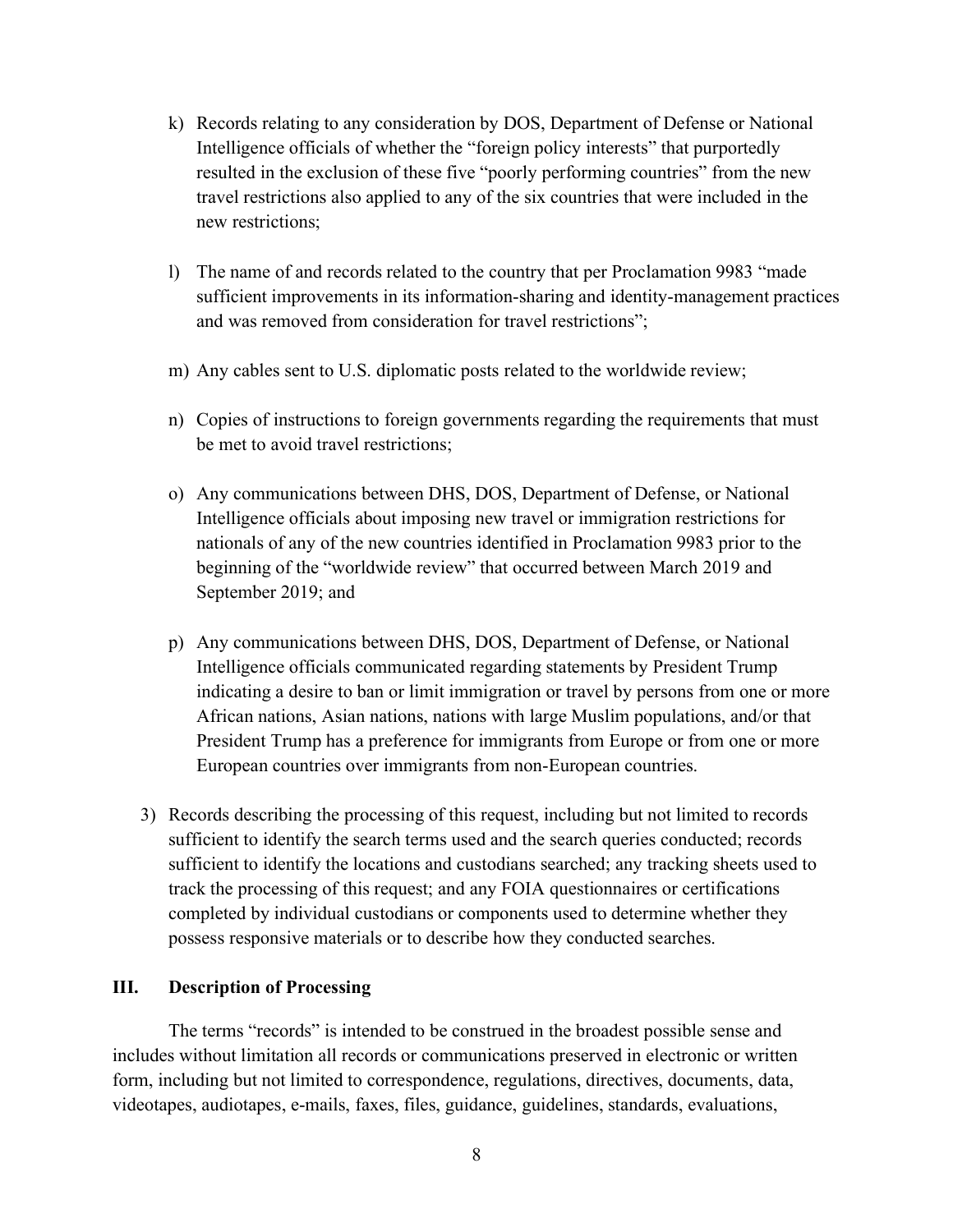instructions, analyses, legal and policy memoranda, minutes or notes of meetings and phone calls, memoranda, agreements, notes, orders, policies, procedures, protocols, reports, rules, manuals, technical specifications, text communications between phones or other electronic devices (including, but not limited to, communications sent via SMA or other text, Blackberry Messenger, iMessage, WhatsApp, Signal, Gchat, or Twitter direct message), training materials or studies, including records kept in written form, or electronic format on computers and/or other electronic storage devices, electronic communications and/or videotapes, as well as any reproductions thereof that differ in any way from any other reproduction, such as copies containing marginal notations. No category of material should be omitted from search, collection, and production.

**Please search all records regarding agency business.** Please do not rely solely on custodian-driven searches; the government-wide requirements to manage information electronically by the end of 2016 have rendered it unreasonable to rely exclusively on custodiandriven searches.<sup>26</sup> However, please do perform custodian-driven searches; agencies may not have direct access to files stored in .PST files, outside of network drives, in paper format, or in personal email accounts. Please do not exclude searches of files or emails in the personal custody of agency officials, such as personal email accounts; records of official business conducted using unofficial systems or stored outside of official files are subject to the Federal Records Act and FOIA.<sup>27</sup> Please do not omit such searches merely because the agency has policies and procedures requiring officials to move records to official systems within a certain period of time; separate searches are still necessary in case the policies or procedures were not followed.<sup>28</sup> Please use the most up-to-date technologies to search for responsive information and take steps to ensure that

<sup>&</sup>lt;sup>26</sup> Presidential Memorandum—Managing Government Records, 76 Fed. Reg. 75,423 (Nov. 28, 2011), https://obamawhitehouse.archives.gov/the-press-office/2011/11/28/presidential- memorandum-managinggovernment-records; Office of Mgmt. & Budget, Exec. Office of the President, Memorandum for the Heads of Executive Departments & Independent Agencies, "Managing Government Records Directive," M-12-18 (Aug. 24, 2012), https://www.archives.gov/files/records-mgmt/m-12-18.pdf.

<sup>27</sup> *See Competitive Enter. Inst. v. Office of Sci. & Tech. Policy*, 827 F.3d 145, 149-50 (D.C. Cir. 2016); *cf. Judicial Watch, Inc. v. Kerry*, 844 F.3d 952, 955-56 (D.C. Cir. 2016).

<sup>28</sup> *See* Order, *Competitive Enter. Inst. v. Office of Sci. & Tech. Policy*, No. 14-cv-765, \*8 (D.D.C. Dec. 12, 2016) ("The Government argues that because the agency had a policy requiring [the official] to forward all of his emails from his [personal] account to his business email, the [personal] account only contains duplicate agency records at best. Therefore, the Government claims that any hypothetical deletion of the [personal account] emails would still leave a copy of those records intact in [the official's] work email. However, policies are rarely followed to perfection by anyone. At this stage of the case, the Court cannot assume that each and every work- related email in the [personal] account was duplicated in [the official's] work email account." (citations omitted)), ECF No. 31.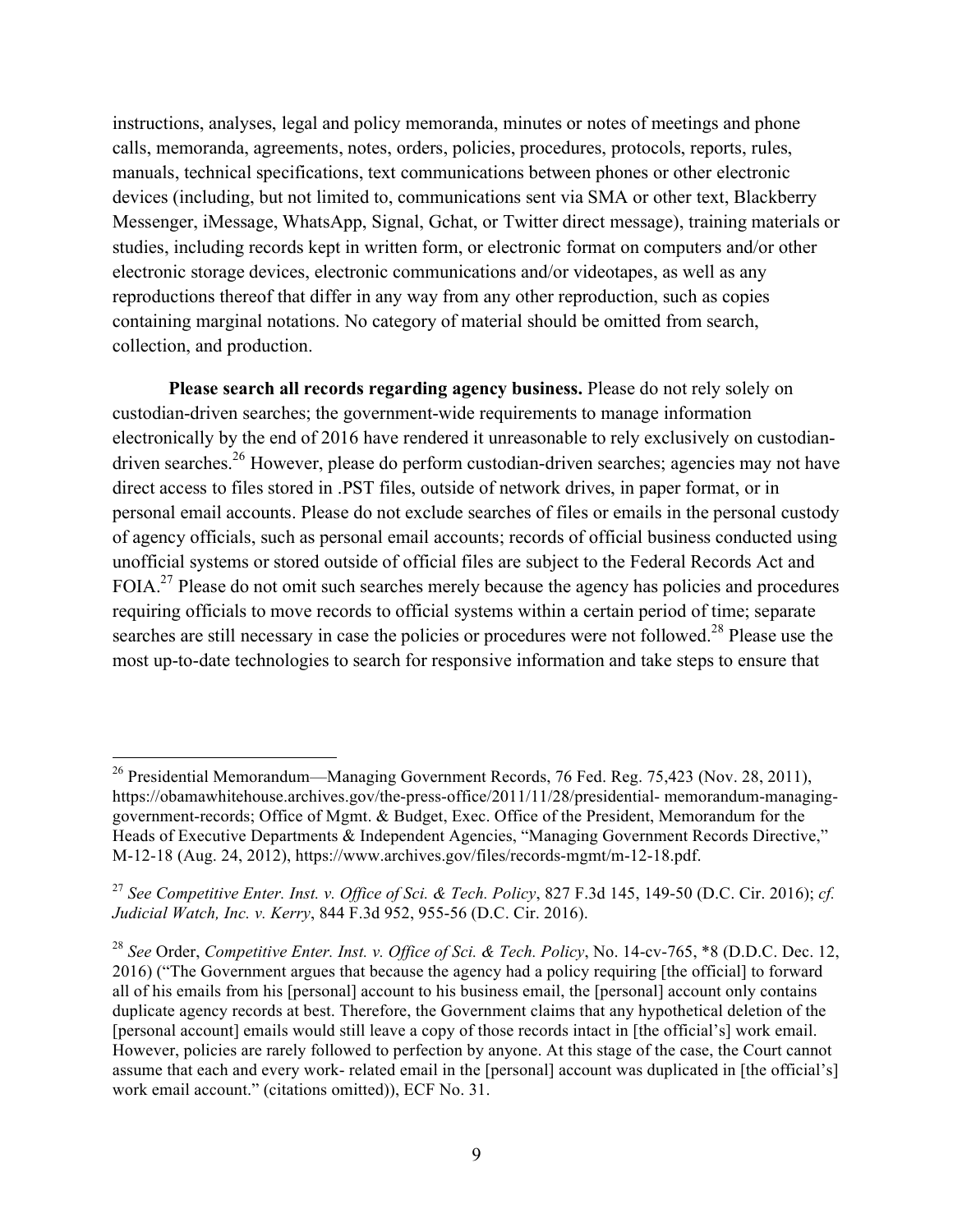the most complete repositories of information are searched.<sup>29</sup> Requestors are available to work with you to craft appropriate search terms, if necessary.

**Please produce records in electronic form.** Where possible, please provide responsive material in electronic format by email to nimra@muslimadvocates.org and SSpital@naacpldf.org. Please furnish any responsive material being sent by mail to:

Nimra H. Azmi MUSLIM ADVOCATES P.O. Box 34440 Washington, DC 20043

**Please produce electronic records in their native format.** With respect to the form of production, *see* 5 U.S.C. § 552(a)(3)(B), the Requestors request that responsive electronic records be provided electronically in their native file format, if possible. In particular, please produce electronic files in a format that contains the original metadata of the files.<sup>30</sup> If the records cannot be produced in their native format, please (1) provide an explanation why the records cannot be so produced; and (2) please produce records electronically in a text-searchable, static-image format (PDF), in the best image quality in the agency's possession, and in separate, Bates-stamped files.

**Please produce documents as they become available.** Requestors prefer a rolling production. We would be happy to discuss a search priority and schedule for production.

**If you withhold records or parts of records, please provide the justification for the withholding.** If it is your position that any portion of the requested records is exempt from disclosure, please provide an index of those records as required under *Vaughn v. Rosen*, 484 F.2d 820 (D.C. Cir. 1973), and describe each document claimed as exempt with sufficient specificity "to permit a reasoned judgment as to whether the material is actually exempt under FOIA."<sup>31</sup> Please ensure that the *Vaughn* index "describe[s] each document or portion thereof withheld, and for each withholding . . . discuss[es] the consequences of disclosing the sought-after

<sup>&</sup>lt;sup>29</sup> For example: agencies that have adopted the National Archives and Records Agency (NARA) Capstone program, or similar policies, now maintain emails in a form that is reasonably likely to be more complete than individual custodians' files. For example, a custodian may have deleted a responsive email from his or her email program, but the agency's archiving tools would capture that email under Capstone.

<sup>&</sup>lt;sup>30</sup> As a non-exhaustive list of examples: Microsoft Excel spreadsheets are to be produced as files that open in Excel, with all original data and formulas intact; Microsoft Word documents are to be produced in the same file format they are stored in, such that they contain all tracked changes and comments present in the documents; and emails are to be produced with all metadata fields intact, including but not limited to the date and time the email was sent, the full names and email addresses of all recipients, any data contained in the bcc: field, and all attachments.

<sup>31</sup> *Founding Church of Scientology v. Bell*, 603 F.2d 945, 949 (D.C. Cir. 1979).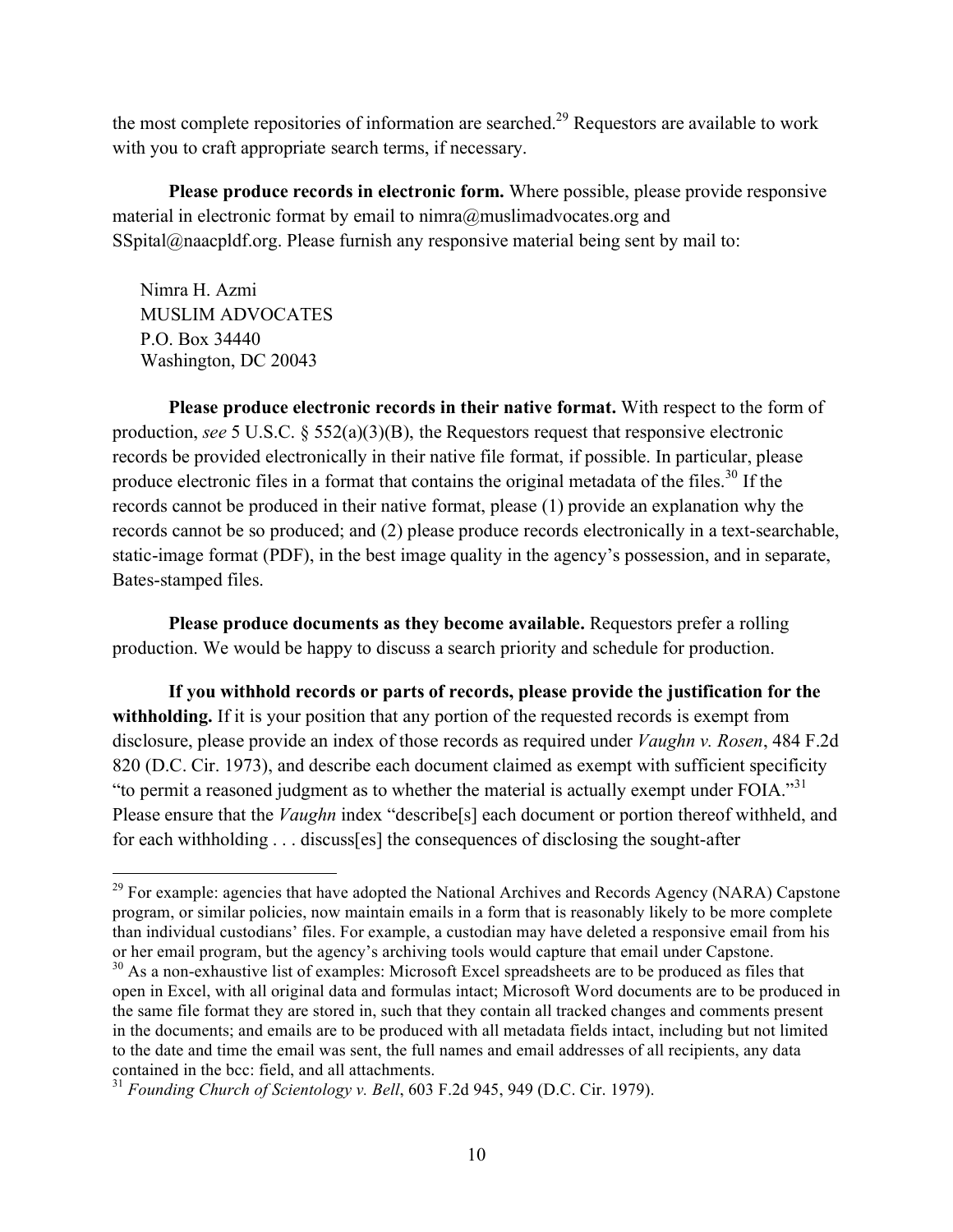information."32 Please also "supply 'a relatively detailed justification, specifically identifying the reasons why a particular exemption is relevant and correlating those claims with the particular part of a withheld document to which they apply."<sup>33</sup>

**If you withhold portions of a record, please produce all segregable portions.** In the event some portions of the requested records are, in your view, properly exempt from disclosure, please disclose any reasonably segregable non-exempt portions of the requested records. If it is your position that a document contains non-exempt segments, but that those non-exempt segments are so dispersed throughout the document as to make segregation impossible, please state what portion of the document is non-exempt, and how the material is dispersed throughout the document.<sup>34</sup> Please state claims of non-segregability with the same degree of detail as required for claims of exemptions in a *Vaughn* index. If a request is denied in whole, please state specifically that it is not reasonable to segregate portions of the record for release.

DOS, DHS, CBP, and all other relevant components of DHS and DOS are obliged to search all such field offices that are reasonably expected to produce relevant information. *See, e.g., Oglesby v. U.S. Dep't of Army*, 920 F.2d 57, 68 (D.C. Cir. 1990); *Marks v. U.S. Dep't of Justice*, 578 F.2d 261, 263 (9th Cir. 1978) (agency not required to search all of its field offices because request did not ask for a search beyond the agency's central files); *see also Am. Immigration Council v. U.S. Dep't of Homeland Sec.*, 950 F. Supp. 2d 221, 230 (D.D.C. 2013).

Due to the expedited nature of the relevant events and interpretations, we request that searches of all electronic information include the personal email accounts and work phones of all employees and former employees who may have sent or received emails or text messages regarding the subject matter of this Request.

To the extent that our Request encompasses records responsive or potentially responsive to the Request that have been destroyed, our Request should be interpreted to include, but is not limited to, any and all records relating or referring to the destruction of those records. This includes, but is not limited to, any and all records relating or referring to the events leading to the destruction of those records.

### **III. Application for Waiver of Fees**

The Requestors seek a waiver of document search, review, and duplication fees on the grounds that disclosure is in the public interest because it is "likely to contribute significantly to public understanding of the operations or activities of the government and is not primarily in the

 <sup>32</sup> *King v. U.S. Dep't of Justice*, <sup>830</sup> F.2d 210, 223-24 (D.C. Cir. 1987) (emphasis in original).

<sup>33</sup> *Id*. at 224 (citing *Mead Data Central, Inc. v. U.S. Dep't of the Air Force*, 566 F.2d 242, 251 (D.C. Cir. 1977)).

<sup>34</sup> *Mead Data Central, Inc.*, 566 F.2d at 261.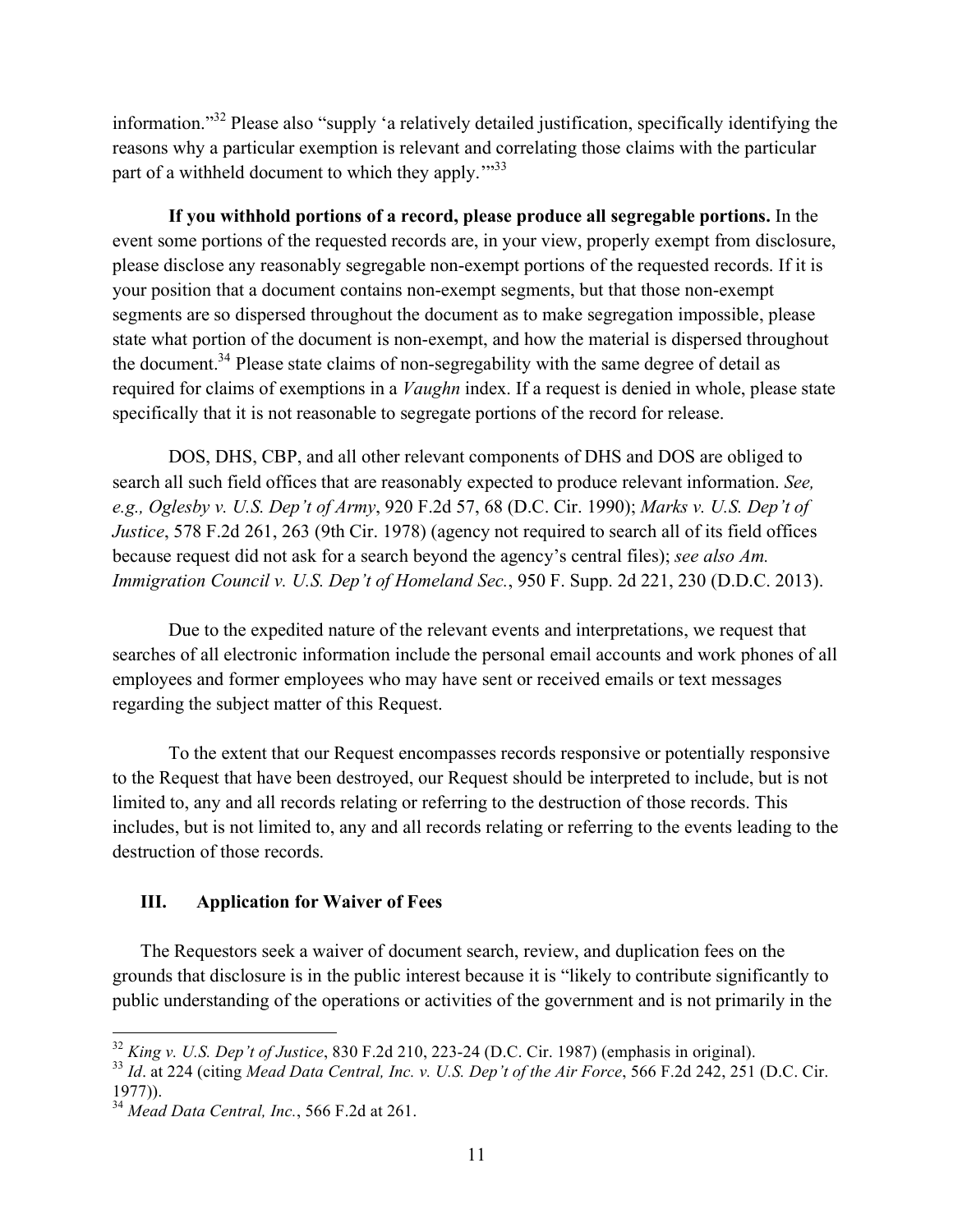commercial interest of the requester." 5 U.S.C.  $\S$  552(a)(4)(A)(iii). If the waiver request is not granted, Requestors request that fees be limited to reasonable standard charges for document duplication because Requestor Muslim Advocates qualifies as a representative of the news media and the records sought are not for commercial use. *Id.* §  $552(4)(A)(ii)(II)$ .

## *A. Disclosure Is in the Public Interest*

As an initial matter, the public interest in Proclamation 9983 and the Muslim Ban in general is evident. The first three versions of the Muslim Ban were the subject of litigation, including a case that reached the Supreme Court and widespread media attention. Proclamation 9983, as an extension of that policy, is a matter of the utmost public interest.<sup>35</sup> Like its predecessors, Proclamation 9983 has created significant media coverage about its nature, the effect it will have on immigration to the United States, concern for the reasoning behind it including concerns of constitutionality, and the consequences of the ban on national security.<sup>36</sup> As such, Proclamation 9983 implicates issues of the highest public concern. Proclamation 9983 has further raised widespread apprehension among communities of impacted individuals, who are worried about how Proclamation 9983 will be implemented and whether the countries selected were selected at least in part due to anti-Muslim, anti-Black, or anti-African animus, or as a result of a preference for white immigrants from European countries.<sup>37</sup> Major civil rights organizations around the country, including Requestors, have likewise expressed their

<sup>36</sup> *See, e.g., Trump Says He Plans to Expand Muslim Ban*, BBC (Jan. 22, 2020),

 <sup>35</sup> *See, e.g.,* Liz Robbins, *'Your Visa Is Approved,' They were Told. And Then It Wasn't.* THE N. Y. TIMES (Jan. 17, 2018), https://nyti.ms/2FNJmOm; Sam Levin, *Tears, despair and shattered hopes: the families torn apart by Trump's travel ban*, THE GUARDIAN (Jan. 8, 2018, 5:00 PM),

https://www.theguardian.com/us-news/2018/jan/08/trump-travel-ban-families-affected-first-month; Esther Yu Hsi Lee, *Trump's Muslim ban has put this Stage 3 cancer patient in an impossible situation*, THINKPROGRESS (Jan. 12, 2018), https://thinkprogress.org/iranian-cyberknife-cancer-treatment-

<sup>4576199</sup>d430e/; Michael D. Shear, *New Order Indefinitely Bars Almost All Travel From Seven Countries*, N.Y. TIMES (Sept. 24, 2017), https://www.nytimes.com/2017/09/24/us/politics/new-order-bars-almost-alltravel-from-seven-countries.html.

https://www.bbc.com/news/world-us-canada-51210953; Zolan Kanno-Youngs, *Trump Administration Adds Six Countries to Travel Ban*, N.Y. TIMES (Jan. 31, 2020),

https://www.nytimes.com/2020/01/31/us/politics/trump-travel-ban.html; Jamelle Bouie, *The Racism at the Heart of Trump's 'Travel Ban'*, N.Y. TIMES (Feb. 4, 2020),

https://www.nytimes.com/2020/02/04/opinion/trump-travel-ban-nigeria.html.

<sup>37</sup> *See, e.g.,* Kristi Eaton, *In Oklahoma*, *A Myanmar refugee worries about Trump's expanded travel ban*, NBC NEWS (Feb. 10, 2020, 1:46 PM EST), https://www.nbcnews.com/news/asian-america/oklahomamyanmar-refugee-community-worries-about-trump-s-expanded-travel-n1132821; Jason Burke, *Trump travel ban extension leaves Africans angry and disappointed*, THE GUARDIAN (Feb. 6, 2020, 3:00 PM), https://www.theguardian.com/us-news/2020/feb/06/trump-travel-ban-africa-eritrea-nigeria-sudantanzania; Carmel Delshad, *Nigerians Shocked By Trump's New Immigration Restrictions*, NPR (Feb. 5, 2020, 5:00 AM), https://www.npr.org/2020/02/05/802533815/nigerians-shocked-by-trumps-newimmigration-restrictions.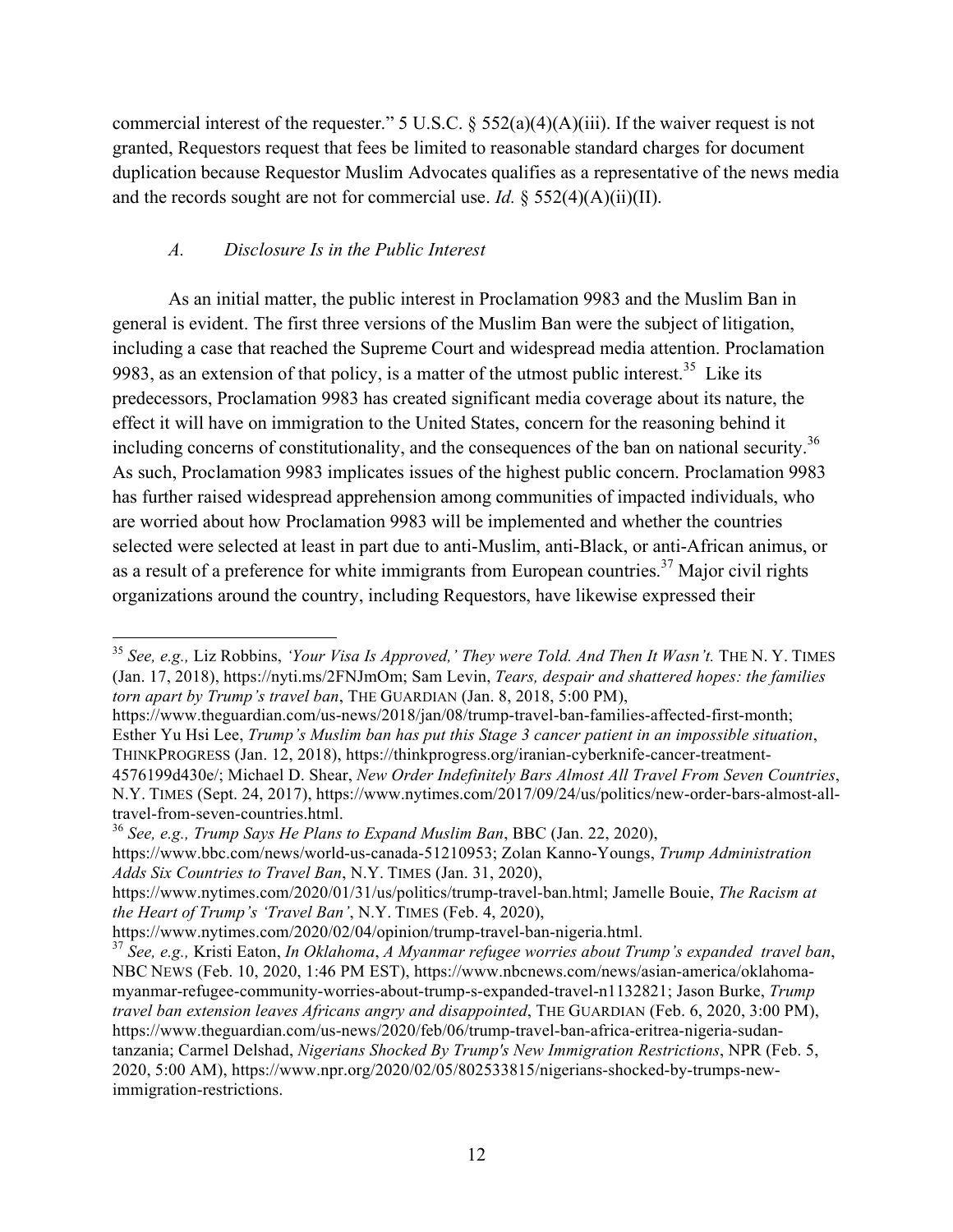condemnation of Proclamation 9983's expansion of travel restrictions to additional African, Muslim, and Asian countries.<sup>38</sup>

The specific information about the waiver process sought is of the greatest importance, because the waiver process is the only way for an individual seeking entry into the United States to overcome the absolute prohibitions on immigrant and/or diversity visa travel contained in Proclamation 9983. Additionally, information requested related to the "worldwide review" and DHS' reports are essential to understanding how and why the countries selected for inclusion in Proclamation 9983 were chosen and why other allegedly similarly non-compliant countries were not included. Since the information in these documents has the potential to either reveal or confirm the absence of government misconduct, these records are inherently in the public interest. *See Judicial Watch, Inc. v. Rossotti*, 326 F.3d 1309, 1313-14 (D.C. Cir. 2003) ("[T]he public is always well served when it knows how government activities, particularly matters touching on legal and ethical questions, have been conducted.").

# *B. Requestor Muslim Advocates Is A Representative of the News Media for Purposes of FOIA*

Even if a waiver is not granted, fees should be "limited to reasonable standard charges for document duplication" because Muslim Advocates is a "representative of the news media" and the records are not sought for commercial use. 5 U.S.C.  $\S$  552(4)(A)(ii)(II). Other organizations similar to Requestor Muslim Advocates in mission, function, and educational activities have been found by courts to be representatives of the news media. *See Elec. Privacy Info. Ctr. v. Dep't of Defense*, 241 F. Supp. 2d 5, 10–15 (D.D.C. 2003) (a non-profit educational organization qualified under the news media category); *Nat'l Sec. Archive v. Dep't of Defense*, 880 F.2d 1381, 1387 (D.C. Cir. 1989) (a nonprofit research organization qualified under the news media category).

Finally, Requestors do not seek to use the information requested for commercial use, 22 C.F.R. § 171.16(a)(2), and do not have a commercial interest that would be furthered by the disclosure. Requestor Muslim Advocates is a 501(c)(3) non-profit organization. Its primary interest in the disclosure of information is to educate the public and advocate for the rights of

 <sup>38</sup> *See, e.g.,* Press Release, Muslim Advocates, *Muslim Advocates Condemns Expanded Muslim Ban* (Jan. 31, 2020), https://muslimadvocates.org/2020/01/muslim-advocates-condemns-expanded-muslim-ban/; Press Release, NAACP-LDF, *LDF Responds to the Administration's Expanded Muslim Ban Announcement* (Jan. 31, 2020), https://www.naacpldf.org/press-release/ldf-responds-to-the-trumpadministrations-expanded-muslim-ban-announcement; Press Release, Center for Constitutional Rights, *Trump's Goal: To End All Non-White Immigration to the U.S., Says Center for Constitutional Rights* (Jan. 31, 2020), https://ccrjustice.org/home/press-center/press-releases/trump-s-goal-end-all-non-whiteimmigration-us-says-center; Press Release, ACLU, *ACLU Comment on Trump Expansion of Muslim Ban* (Jan. 31, 2020), https://www.aclu.org/press-releases/aclu-comment-trump-expansion-muslim-ban.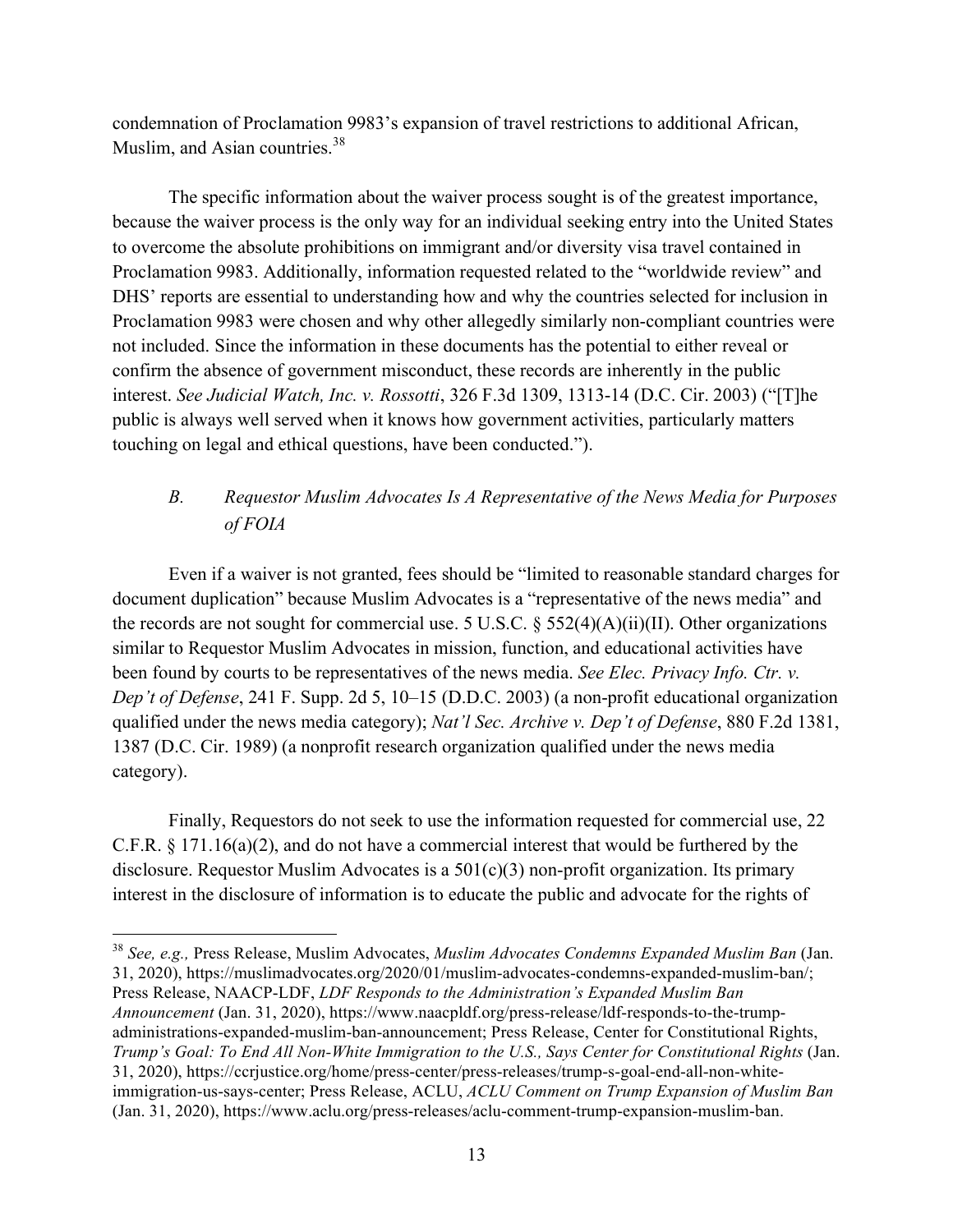Americans to be free from racial and religious profiling. *Id.* § 171.16(a)(2)(i)-(ii). Any information disclosed to the Requestor as a result of this FOIA request will be made available to the public at no cost through a combination of outreach to media outlets and Requestor Muslim Advocates' website. Granting a fee waiver for this Request would fulfill Congress's legislative intent in amending the FOIA. *See Judicial Watch, Inc*., 326 F.3d at 1312 ("Congress amended FOIA to ensure that it be liberally construed in favor of waivers for noncommercial requesters." (internal quotation marks omitted)). Because these factors weigh in favor of a fee waiver, fees associated with responding to FOIA requests should be waived for Requestor as a "representative of the news media."

#### **IV. Application for Expedited Processing**

The Requestors request expedited processing pursuant to 5 U.S.C.  $\S 552(a)(6)(E)$ . There is a "compelling need" for these records as defined in the statute because: (1) the request concerns "[t]he loss of substantial due process rights," 6 C.F.R. § 5.5(e)(1)(iii); 5 U.S.C.  $\S$  552(a)(6)(E)(ii); and (2) the request concerns "[a] matter of widespread and exceptional media interest in which there exist possible questions about the government's integrity which affect public confidence," 6 C.F.R. § 5.5(e)(1)(iv); 5 U.S.C. § 552(a)(6)(E)(ii).

Muslim Advocates and LDF are engaged in the dissemination of information as a primary part of their mission. Through their respective websites, outreach to media organizations, advocacy in government, and presentations to the public, Muslim Advocates and LDF help shine a light on government practices that affect Black communities, Muslim communities, immigrant communities, and others.

As discussed above, Proclamation 9983 has received widespread media interest as well as attention from Muslim, Burmese, Kyrgyzstani, and African communities along with concern from civil rights stakeholders. Now that its restrictions are in effect, increasing public knowledge of the impact of the restrictions is of the utmost urgent importance. The requested records seek to inform the public about urgent issues implicating thousands of individuals' due process rights namely, the interpretation, implementation, and enforcement of Proclamation 9983—and concerns of unconstitutional bias in federally promulgated policy. These records will also serve to educate impacted communities as well as the broader public about the implications of Proclamation 9983's restrictions. Moreover, release of these documents is time-sensitive. As demonstrated by multiple executive orders and proclamations related to the Muslim Ban since 2017, the policies can change suddenly and without significant notice.

Given the foregoing, the Requestors have satisfied the requirements for expedited processing of this Request. Pursuant to applicable statutes and regulations, the Requestors expect a determination regarding expedited processing within 10 days. *See* 5 U.S.C. § 552 (a)(6)(E)(ii); 6 C.F.R. § 5.5(e)(4).